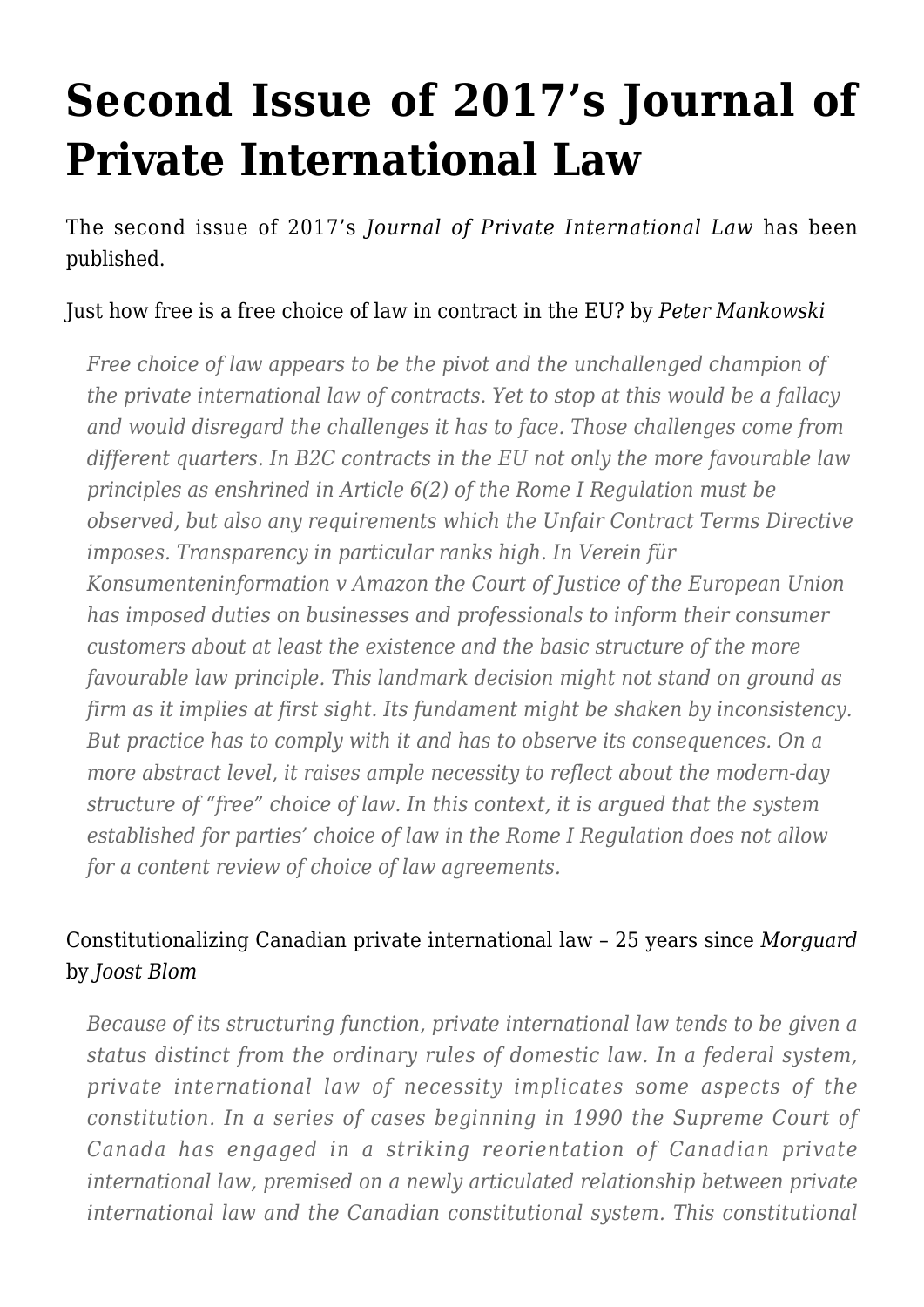*dimension has been coupled with an enhanced notion of comity. The new dynamic has meant that changes in private international law that were initially prompted by constitutional considerations have gone further than the constitutional doctrines alone would demand. This paper traces these developments and uses them to show the challenges that the Supreme Court of Canada has faced since 1990 in constructing a relationship between Canada's constitutional arrangements and its private international law. The court has fashioned the constitutional doctrines as drivers of Canadian private international law but its own recent jurisprudence shows difficulties in managing that relationship. The piece concludes with lessons to be learned from the experience of the last 25 years.*

# [Freedom of establishment, conflict of laws and the transfer of a company's](http://www.tandfonline.com/doi/full/10.1080/17441048.2017.1353819) [registered office: towards full cross-border corporate mobility in the internal](http://www.tandfonline.com/doi/full/10.1080/17441048.2017.1353819) [market?](http://www.tandfonline.com/doi/full/10.1080/17441048.2017.1353819) by *Johan Meeusen*

*Cross-border corporate mobility in the internal market has developed in particular through the interpretation by the Court of Justice of the European Union of the Treaty provisions on freedom of establishment. Certain issues at the crossroads of conflict of laws and European Union (EU) law are still the subject of debate. One of these is whether freedom of establishment includes a right to solely transfer a company's registered office between Member States. As such transformation results in a change of the company's lex societatis, it is intrinsically linked to the debate on regulatory competition in the EU internal market, freedom of choice and the proper balancing of the public and private interests involved. The author defends a nuanced position, referring to the true meaning of "establishment" in the internal market, the policy of "safe" regulatory competition and the equivalence of the Member States' conflict of laws rules.*

# [The recast of the Insolvency Regulation: a third country perspective](http://www.tandfonline.com/doi/full/10.1080/17441048.2017.1345901) by *Nicolò Nisi*

*During the recasting process of the EU Insolvency Regulation, issues relating to the relationship between the Regulation and the outer world were not debated. Indeed, the new Regulation (EU) 2015/848 maintains its territorial scope of application by making the application of the Regulation subject to the location*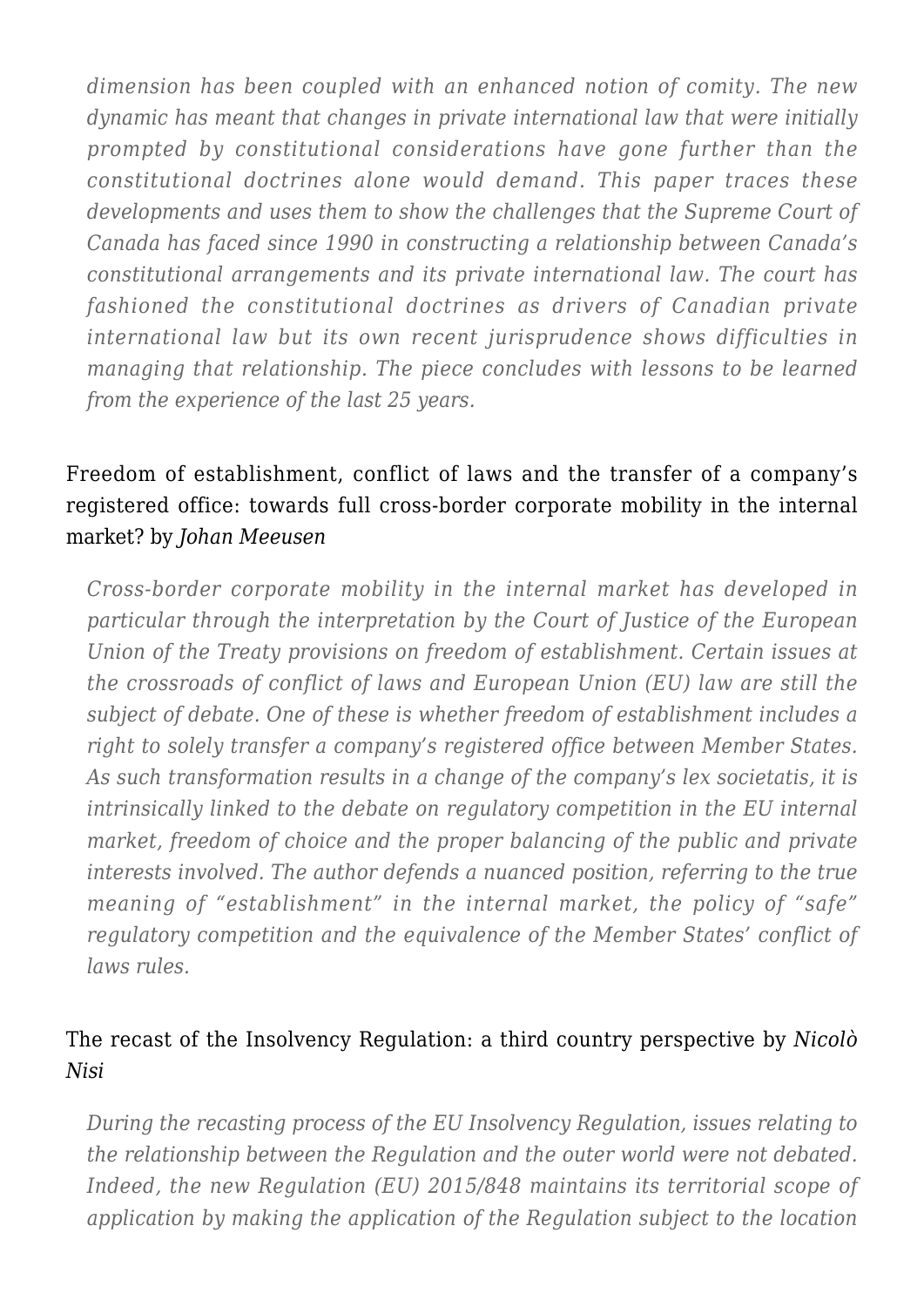*of the centre of main interests within the territory of a Member State. This article tries to highlight the drawbacks of such geographical limitation concerning different aspects of the Regulation: in particular, jurisdiction, groups of companies, recognition of insolvency proceedings, cooperation and communication among courts and insolvency practitioners. Considering various possibilities to establish a truly universal regime, the article concludes that, in the light of the objective of an efficient administration of insolvency proceedings, the preferred approach is to extend the scope of application of the Regulation unilaterally, thereby including insolvencies significantly linked with third States.*

### [A new frontier for Brussels I – private law remedies for breach of the Regulation?](http://www.tandfonline.com/doi/full/10.1080/17441048.2017.1353784) by *Ian Bergson*

*The English courts have held that the Brussels I Regulation confers private law rights, such that an employee may obtain an anti-suit injunction on the basis of their "statutory right" to be sued in England under the employment provisions of the Regulation. This article examines the correctness of this proposition and argues that the Regulation does not confer rights or impose obligations on private individuals that they may enforce against one another. The article goes on to consider the implications of the English decisions and their remedial consequences, including the possibility of seeking an award of damages for breach of the Regulation.*

[Exclusive choice of court agreements: some issues on the Hague Convention on](http://www.tandfonline.com/doi/full/10.1080/17441048.2017.1348782) [choice of court agreements and its relationship with the Brussels I recast](http://www.tandfonline.com/doi/full/10.1080/17441048.2017.1348782) [especially anti-suit injunctions, concurrent proceedings and the implications of](http://www.tandfonline.com/doi/full/10.1080/17441048.2017.1348782) [BREXIT](http://www.tandfonline.com/doi/full/10.1080/17441048.2017.1348782) by *Mukarrum Ahmed and Paul Beaumont*

*This article contends that the system of "qualified" or "partial" mutual trust in the Hague Choice of Court Agreements Convention ("Hague Convention") may permit anti-suit injunctions, actions for damages for breach of exclusive jurisdiction agreements and anti-enforcement injunctions where such remedies further the objective of the Convention. However, intra-EU Hague Convention cases may arguably not permit remedies for breach of exclusive jurisdiction agreements as they may infringe the principles of mutual trust and effectiveness of EU law (effet utile) underlying the Brussels I Recast Regulation.*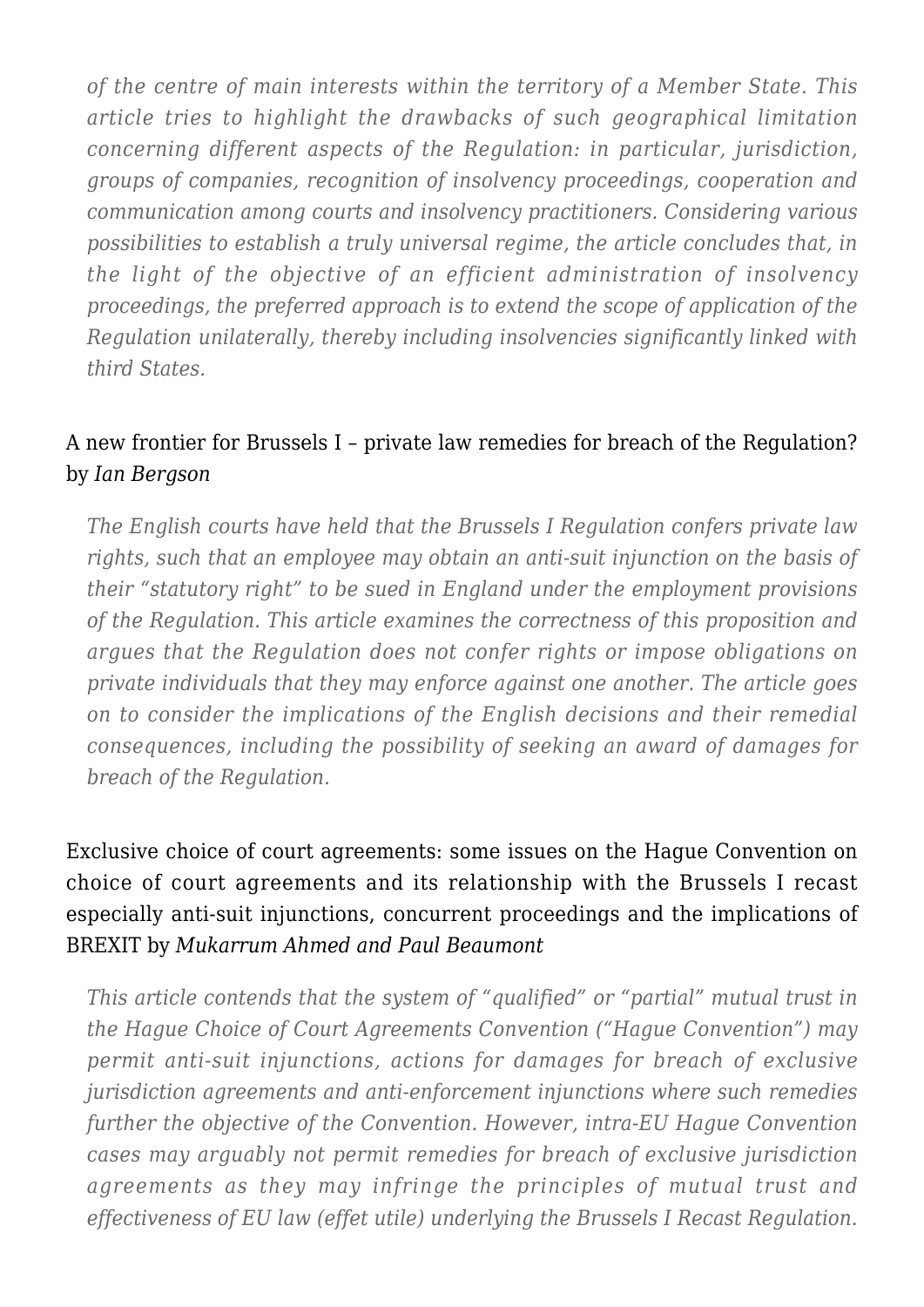*The relationship between Article 31(2) of the Brussels I Recast Regulation and Articles 5 and 6 of the Hague Convention is mapped in this article. It will be argued that the Hartley–Dogauchi Report's interpretative approach has much to commend it as it follows the path of least resistance by narrowly construing the right to sue in a non-chosen forum as an exception rather than the norm. This exceptional nature of the right to sue in the non-chosen forum under the Hague Convention can be effectively reconciled with the Brussels I Recast Regulation's reverse lis pendens rule under Article 31(2). This will usually result in the stay of the proceedings in the non-chosen court as soon as the chosen court is seised. The impact of Brexit on this area of the law is uncertain but it has been argued that the likely outcome post-Brexit is that the regime applicable between the UK and the EU (apart from Denmark) in relation to exclusive jurisdiction agreements within the scope of the Hague Convention will be the Hague Convention.*

#### [The Asian Principles of Private International Law: objectives, contents, structure](http://www.tandfonline.com/doi/full/10.1080/17441048.2017.1355508) [and selected topics on choice of law](http://www.tandfonline.com/doi/full/10.1080/17441048.2017.1355508) by *Weizuo Chen and Gerald Goldstein*

*The Asian Principles of Private International Law (APPIL) finalized in 2017 is a project undertaken by private international law scholars of 10 East and Southeast Asian jurisdictions to harmonize the region's private international law rules or principles. Containing principles on choice of law, international jurisdiction, the recognition and enforcement of foreign judgements, and the judicial support of international commercial arbitration, they are the first harmonization effort in Asia based on comparative analyses of the private international law of the 10 participating APPIL-Jurisdictions. Being the first "voice of Asia" in private international law, they may serve as a model for national and regional instruments and thus may be used by the private international law legislators of Asian jurisdictions to interpret, supplement and enact their own private international law statutes; and may even be applied by state courts and arbitral tribunals, albeit not as legally binding instrument but as "soft law". They will mainly function as a private international law model law.*

#### [The "statutist trap" and subject-matter jurisdiction](http://www.tandfonline.com/doi/full/10.1080/17441048.2017.1334348) by *Maria Hook*

*Common law courts frequently rely on statutory interpretation to determine the*